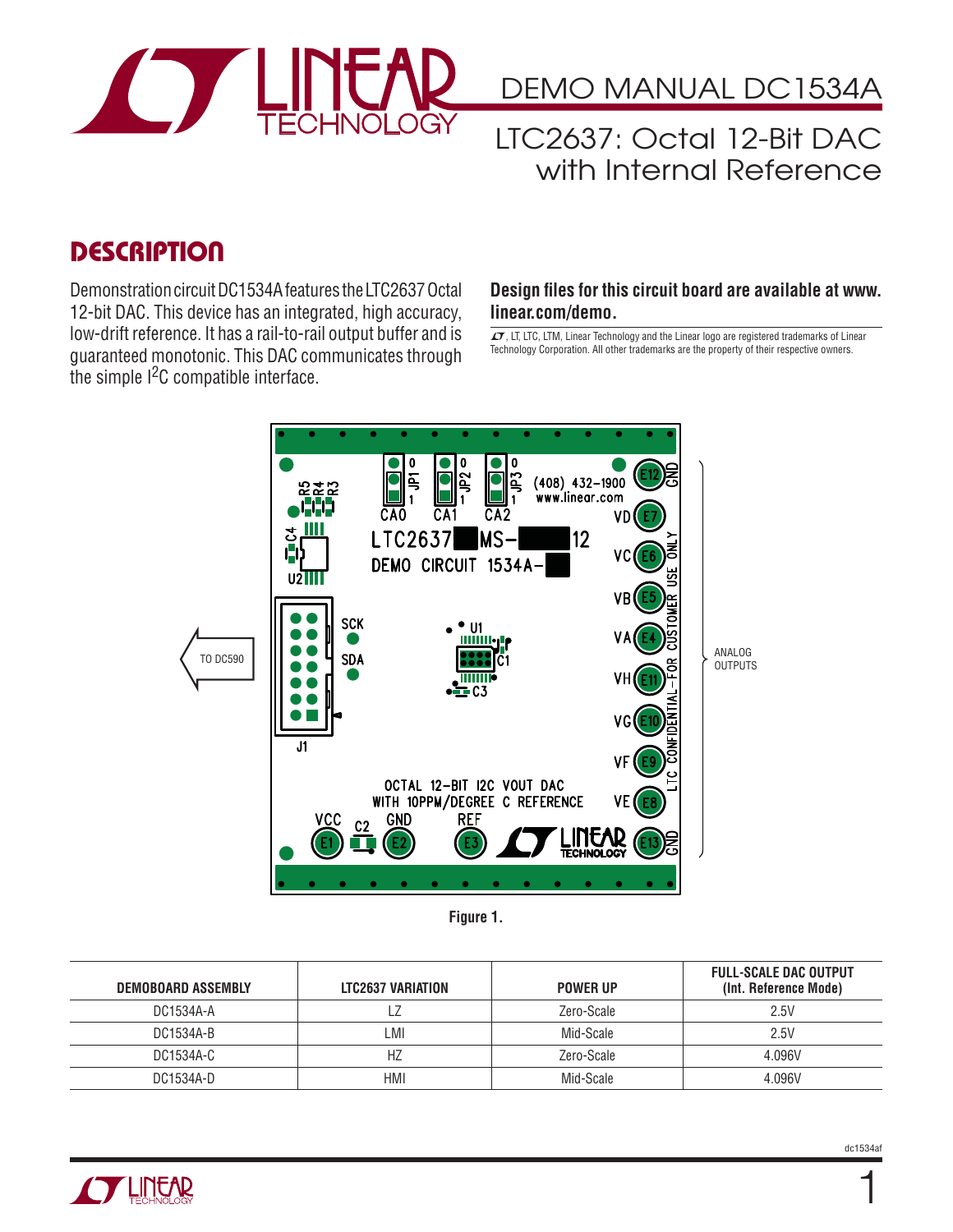# **QUICK START PROCEDURE**

Connect DC1534A to a DC590 USB serial controller using the supplied 14 conductor ribbon cable. Connect DC590 to a host PC with a standard USB A/B cable. Run the evaluation software supplied with DC590 or download it from www.linear.com. The correct control panel will be loaded automatically. Click the COLLECT button to begin outputting codes to the DACs.

Complete software documentation is available from the Help menu item, as features may be added periodically.

### **HARDWARE SET-UP**

### **Analog Connections**

DAC outputs – The eight DAC outputs from the LTC2637 are brought out to turrets labeled  $V_{\text{OUTA}}$  through  $V_{\text{OUTH}}$ . These may be connected to external instruments or other circuitry.

NOTE: DAC outputs are not in alphabetical order on the circuit board.

 $V_{\text{RFF}}$  – The REF turret is connected directly to the reference terminals of the LTC2637. When the integrated reference is being used, the reference voltage may be monitored at this point. An external reference may also be applied to this turret after changing the setting in the QuickEval software.

#### **Grounding and Power Connections**

Power ( $V_{CC}$ ) – Normally DC1534A is powered by the DC590 controller.  $V_{CC}$  can be supplied to this turret, however the power supply on DC590 must be disabled! Refer to DC590 Quick Start Guide for more details on this mode of operation.

Grounding – Ground turrets as well as 2 grounding strips are provided.

| $ \Box$ $X$<br><b>LTC2637-HMI</b> |        |                         |                                                            |                     |                         |  |  |
|-----------------------------------|--------|-------------------------|------------------------------------------------------------|---------------------|-------------------------|--|--|
| View Help<br>File                 |        |                         |                                                            |                     |                         |  |  |
|                                   |        |                         |                                                            |                     | <b>LTC2637-HMI</b>      |  |  |
| <b>Coutput specified in Volts</b> |        |                         | Reference                                                  | $\epsilon$ Internal |                         |  |  |
| C Output in Hex Counts            |        |                         |                                                            | 4.096               | $\in$ External          |  |  |
| <b>C</b> Output in Decimal Counts |        |                         | I2C Addr CA2-0 Gnd - Gnd - Gnd<br>$\overline{\phantom{a}}$ |                     |                         |  |  |
|                                   |        |                         |                                                            |                     |                         |  |  |
|                                   | Output | Enable                  |                                                            | Output              | Enable                  |  |  |
| A                                 | 2.048  | $\overline{\mathbf{v}}$ | B                                                          | 2.048               | $\overline{\mathbf{v}}$ |  |  |
| C                                 | 2.048  | $\overline{\mathbf{v}}$ | D                                                          | 2.048               | $\overline{\mathbf{v}}$ |  |  |
| E                                 | 2.048  | $\overline{\mathbf{v}}$ | F                                                          | 2.048               | $\overline{\mathbf{v}}$ |  |  |
| G                                 | 2.048  | $\overline{\mathbf{v}}$ | Н                                                          | 2.048               | $\overline{\mathbf{v}}$ |  |  |
|                                   |        |                         |                                                            |                     |                         |  |  |

**Figure 2.**



dc1534af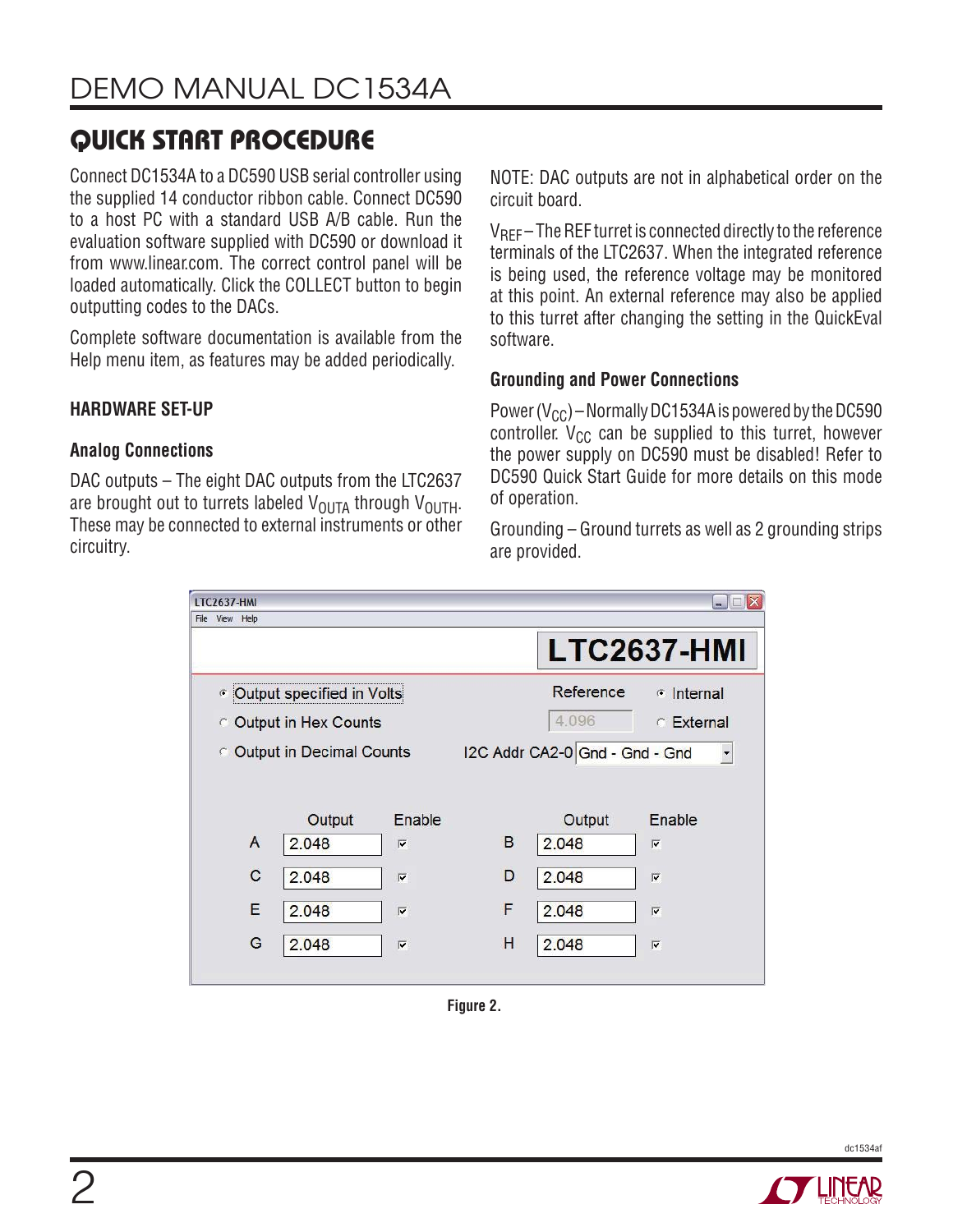### **SCHEMATIC DIAGRAM**





**THITEAR** 

Information furnished by Linear Technology Corporation is believed to be accurate and reliable. However, no responsibility is assumed for its use. Linear Technology Corporation makes no representation that the interconnection of its circuits as described herein will not infringe on existing patent rights.

dc1534af

3